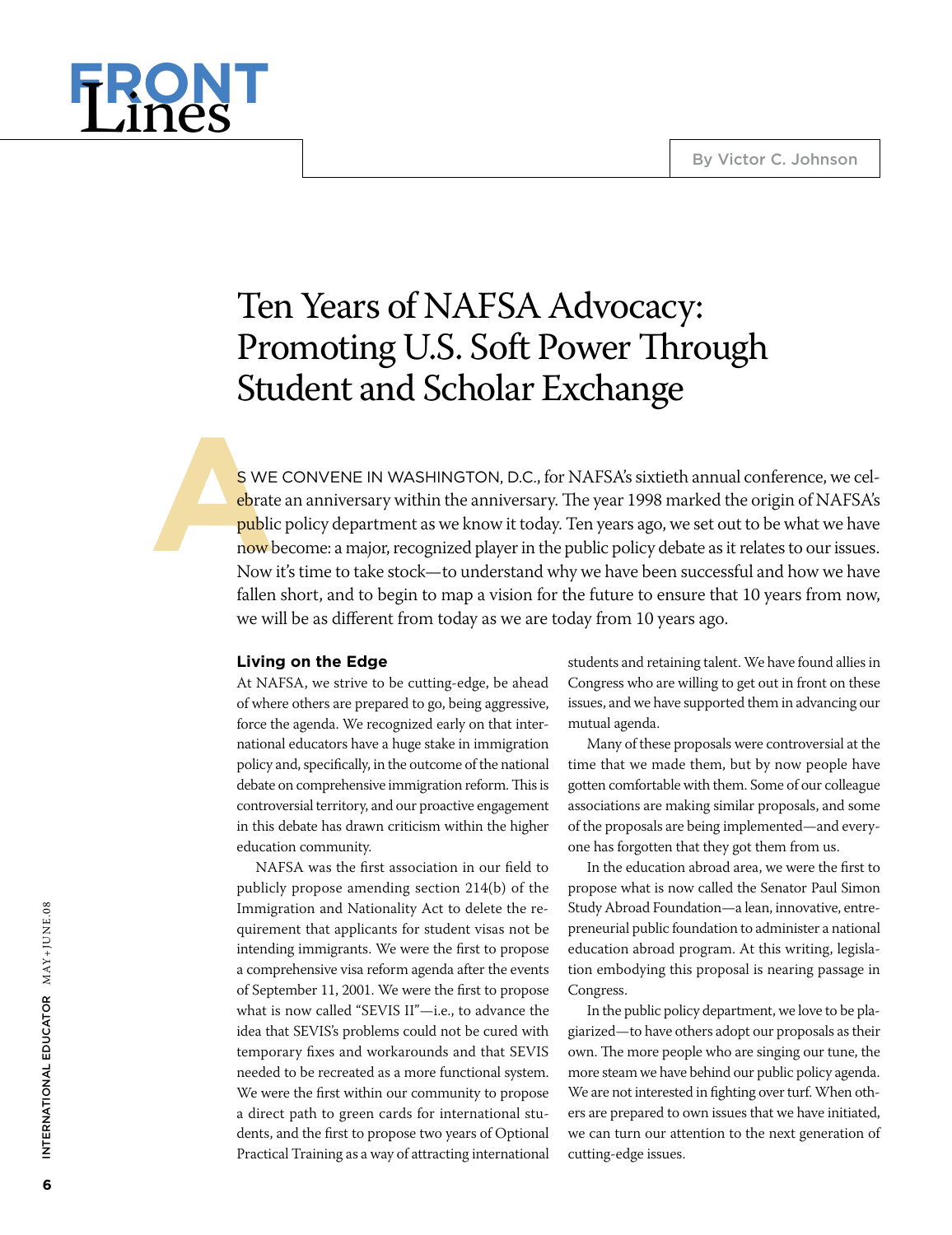## **Starting Public Policy Conversations**

Ten years ago, the idea that this little association could start national public policy conversations would have been startling. Yet that is what we do. Let me give you an example, based on events that you will remember all too well.

On 9/11, the public perception changed overnight from international students as an asset for our country to international students as a threat. This was due mainly to overblown congressional rhetoric and inaccurate reporting in the press, which made it seem that many of the 9/11 terrorists had entered the country on student visas. That was not the case—in fact, only one did—but the misperception persists to this day. In response to public and congressional pressure, visa restrictions and other measures were put in place that made it much more difficult for international students to get into this country, and that made the United States seem like a much-less-attractive destination for them.

We knew that we had to turn this conversation around. So we set ourselves the task of reminding the country of what it had once known but the trauma of 9/11 had made it forget: that international students are good for this country—that rather than being part of the problem of terrorism, international students are part of the solution. We published reports. We wrote op-eds. We had conversations with the press. We organized events at which foreign policy and academic experts could make the case. And gradually, over the next few years, the conversation shifted to the point where today the benefits of international students are widely acknowledged and some of the restrictions are being eased.

When we set out to start that national conversation shortly after 9/11, we were challenging the dominant national security precepts of the time. We knew that many agreed with us, but few considered it prudent to be vocal at a time of high emotion when it was easy to be accused of giving comfort to terrorism. Again, we drew criticism from the community. But we knew

# **Some NAFSA Public Policy Successes** 1998–2008

- Wrote the community's first international education policy statement, which produced congressional resolutions and President Clinton's historic Presidential Memorandum on international education (with the Alliance for International Educational and Cultural Exchange).
- Defeated the proposed rule requiring schools to collect and remit the student-monitoring (CIPRIS) fee (with the American Council on Education).
- Secured higher education exemption from H-1B visa cap (with CUPA-HR).
- **n** Led the community's response to post-9/11 attacks on international students, eventually shifting the public conversation back to a recognition that foreign students are part of the solution to our national security challenges.
- Led the community's post-9/11 visa reform agenda, working closely with the State Department's Bureau of Consular Affairs, which resulted in improvements in visa processing for international students and scholars.
- **Lead role in the Senator Paul** Simon Study Abroad Foundation Act, the most significant study abroad legislation to come before Congress since the Fulbright Act (with the National Association of State Universities and Land Grant Colleges).
- $\blacksquare$  Created a new visa category for part-time commuter students from contiguous countries.
- **Lead partner with INS/DHS on** SEVIS implementation.
- Lead partner with the Departments of Education and State in establishing International Education Week.
- **n** Drafted the international educationrelated provisions of the Secure Borders Open Doors Advisory Committee report.
- Secured inclusion of international education provisions in draft comprehensive immigration reform legislation.
- **Lead role in legislation that** would restore and enhance U.S. competitiveness for international students, scholars, scientists, and business travelers.

that if we could help get the conversation started, sooner or later the country would end up in the right place.

In the life of this department, three task forces that we created have produced three reports that have facilitated national conversations: a task force on international education policy, which produced our white paper, *Toward an International Education Policy for the United States*; a task force on international student access, which produced *In America's Interest: Welcoming International Students*; and a task force on education abroad, which produced: *Securing America's Future: Global Education for a Global Age.* At the time that we released them, these were pioneering documents. Today, many of their recommendations are under active consideration in the policy arena.

#### **"The Power of the Small"**

Ten years ago, few outside our community had ever heard of NAFSA. Yet we had big ambitions: We knew there was a unique role that only we could play. But how could a small, unknown association be heard?

We pursue a conscious strategy that I call exercising "the power of the small." The idea is that if we can become known for credibility, reliability, and effectiveness in our domain, then we can go to larger organizations, which have more resources, show them how our issues connect with theirs, and help them set and execute an agenda that furthers our common interests.

We have done this most successfully in the immigration area. Our success several years ago in securing an increase in the H-1B visa cap and an exemption from